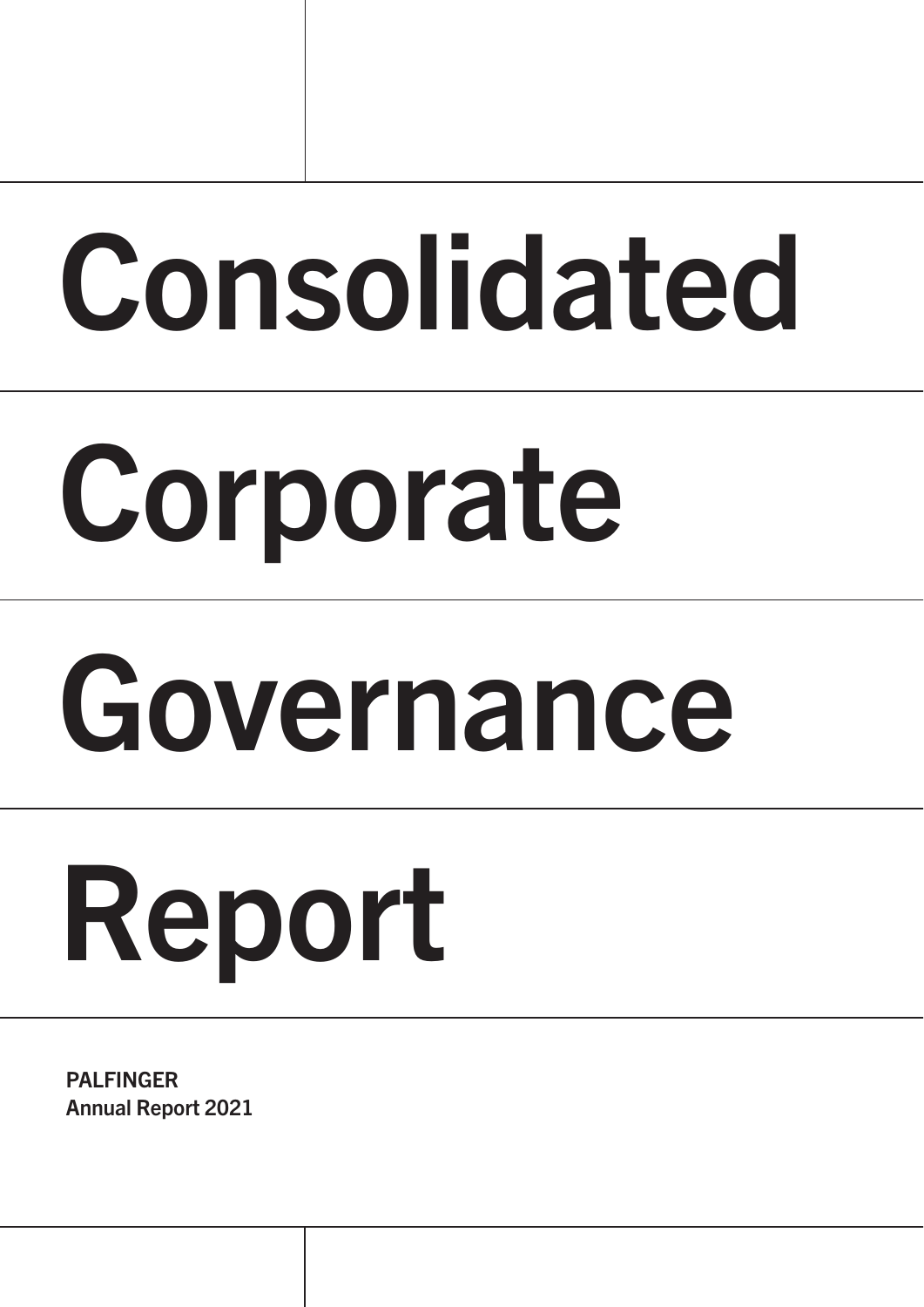# CONSOLIDATED CORPORATE GOVERNANCE REPORT

# DECLARATION PURSUANT TO SECTION 243C AND 267B OF THE AUSTRIAN BUSINESS CODE (UNTERNEHMENSGESETZBUCH, UGB)

PALFINGER is committed to the standards of the Austrian Code of Corporate Governance (www.corporate-governance.at), satisfies the requirements of the binding L-rules (legal requirements), and adheres to nearly all C-rules (comply or explain) of the Code. In accordance with legal provisions, this commitment is evaluated annually by an external auditor. The result of this evaluation confirms that corporate governance is practiced at PALFINGER. The report on the evaluation of compliance with the Austrian Code of Corporate Governance is available to all interested parties on PALFINGER's corporate website (www.palfinger.ag).

L<br />
www.palfinger.ag/en/investors/corporate-governance; www.corporate-governance.at

## GOVERNING BODIES OF THE COMPANY AND FUNCTIONING OF THE EXECUTIVE BOARD AND SUPERVISORY BOARD PURSUANT TO SECTION 243c(2) AND SECTION 267b OF THE UGB

In accordance with the Austrian Stock Corporation Act (Aktiengesetz, AktG), the Executive Board of PALFINGER AG manages the company under its own responsibility in the best interest of the company, taking into consideration the interests of all stakeholders.The foremost principles include fostering a positive working relationship and continuous communication with the other members of the board, keeping an open mind, and reaching decisions quickly and efficiently. The Executive Board directs the management teams responsible for operations in the individual segments and/or businesses and functions. In addition, the Executive Board is represented in the management of several PALFINGER holding companies in Austria. Martin Zehnder is also a member of the Supervisory Board of Palfinger Europe GmbH.

The Supervisory Board of PALFINGER AG supervises the company's management and supports the Executive Board with major decisions.The foundation of good corporate governance is open communication between the Executive Board and the Supervisory Board and within the respective Boards.This has a long tradition at PALFINGER.

## Executive Board

The Executive Board of PALFINGER AG comprised three people over the entire fiscal year 2021

| Name                                                      |       | Initial appointment | End of the term of office | Diversity factors <sup>1)</sup> |
|-----------------------------------------------------------|-------|---------------------|---------------------------|---------------------------------|
| <b>Andreas Klauser</b>                                    | (CEO) | 6/1/2018            | 5/31/2023                 | male; born in 1965; AT          |
| <b>Felix Strohbichler</b>                                 | (CFO) | 10/1/2017           | 12/31/2027 <sup>2)</sup>  | male: born in 1974: AT          |
| <b>Martin Zehnder</b>                                     | (COO) | 1/1/2008            | 12/31/2023                | male; born in 1967; CH          |
| 1) Diversity factors include gender, age, and nationality |       |                     |                           |                                 |

1) Diversity factors include gender, age, and nationality. 2) Appointment extended until December 31, 2027 by Supervisory Board resolution of January 27, 2022.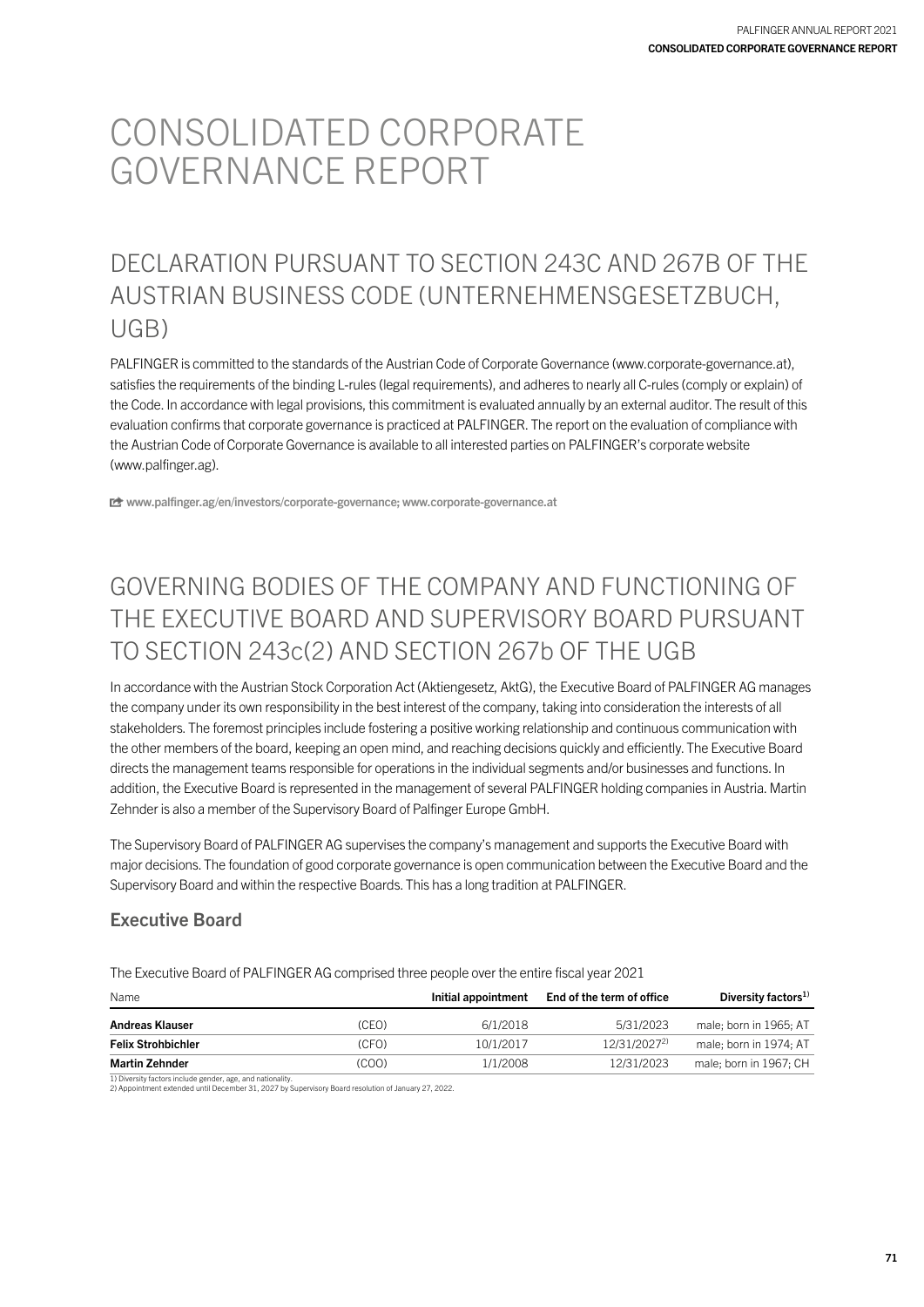#### Andreas Klauser

#### CEO – CHIEF EXECUTIVE OFFICER (SINCE JUNE 1, 2018)

Born in 1965, Andreas Klauser began his career at STEYR Landmaschinentechnik in Upper Austria. He was responsible for the integration of twelve brands and nine business units in Turin, Italy, as the COO of CNH Industrial for the EMEA region until 2015. Most recently, Klauser was a member of the CNH Industrial board of directors based in the USA and Global Brand President of Case IH and STEYR. Andreas Klauser has been Chief Executive Officer of PALFINGER AG since June 2018. In this capacity, his responsibilities include Sales & Service, Business Development, P21st/Digital Transformation, Human Resources, Marketing & Communication, Sustainability, and Investor Relations.

Andreas Klauser is also chairman of the supervisory boards of Trivest AG.

#### Felix Strohbichler

#### CFO – CHIEF FINANCIAL OFFICER (SINCE OCTOBER 1, 2017)

Born in 1974, Strohbichler became head of PALFINGER's Legal department in 2000. He went on to hold numerous executive positions in several areas of the PALFINGER Group, most recently that of EMEA Area Manager in charge of Marketing, Sales and Service, and Finance and Controlling. From May 2015 to September 2017 Strohbichler was managing director of B&C Industrieholding GmbH. In his capacity as CFO of PALFINGER AG, he has been responsible for the areas of Controlling, Accounting, Tax, Treasury, Legal, Risk Management, Internal Auditing, Compliance, Sales & Operations Planning, Process and Quality Management, and Information and Communications Technology since October 2017.

#### Martin Zehnder

#### COO – CHIEF OPERATING OFFICER (SINCE JANUARY 1, 2008)

Born in 1967, Martin Zehnder began his career at Alstom Schienenfahrzeuge AG in 1984. From 2000 to 2005 he was managing director of development and production at Keystone Europe in France. In 2005, Zehnder took charge of all production facilities in the PALFINGER Group as Global Manufacturing Manager. Since 2008 he has been responsible for the worldwide manufacturing and assembly area as Chief Operating Officer. In addition, his responsibilities include Product Line Management, Research & Development, Procurement, Health, Safety & Environment (HSE), and Supply Chain Management.

Martin Zehnder is also a member of the supervisory board of Rosenbauer International AG.

The Board of Management has overall responsibility for sustainability. The functions of Group Data Protection Officer and Issuer Compliance Officer also report to the full Board of Management.

G Group Management Report, Remuneration of the Executive Board and Supervisory Board, p. 76

## Supervisory Board

In 2021, the Supervisory Board of PALFINGER AG initially comprised seven members elected at the Annual General Meeting and three members delegated by the works council. Heinrich Dieter Kiener resigned at the Annual General Meeting on April 7, 2021, and Ms. Sita Mazumder was elected to the Supervisory Board by the Annual General Meeting as the new seventh member. Hubert Palfinger was the Chair. Gerhard Rauch and Hannes Palfinger were Deputy Chairs.

Five meetings of the Supervisory Board were held in 2021. The Supervisory Board focused on the following topics during its meetings in 2021: the current performance of the business, the effects of the challenging economic operating environment in light of COVID-19 and the difficult situation of the procurement markets, the cyberattack of January 2021, actions to reduce costs and the capital employed, integration, restructuring and expansion projects, risk management and the internal control system and anti-corruption measures, key sustainability issues, and the strategic orientation of the PALFINGER Group for the next few years.

Group Management Report, Report of the Supervisory Board, p. 169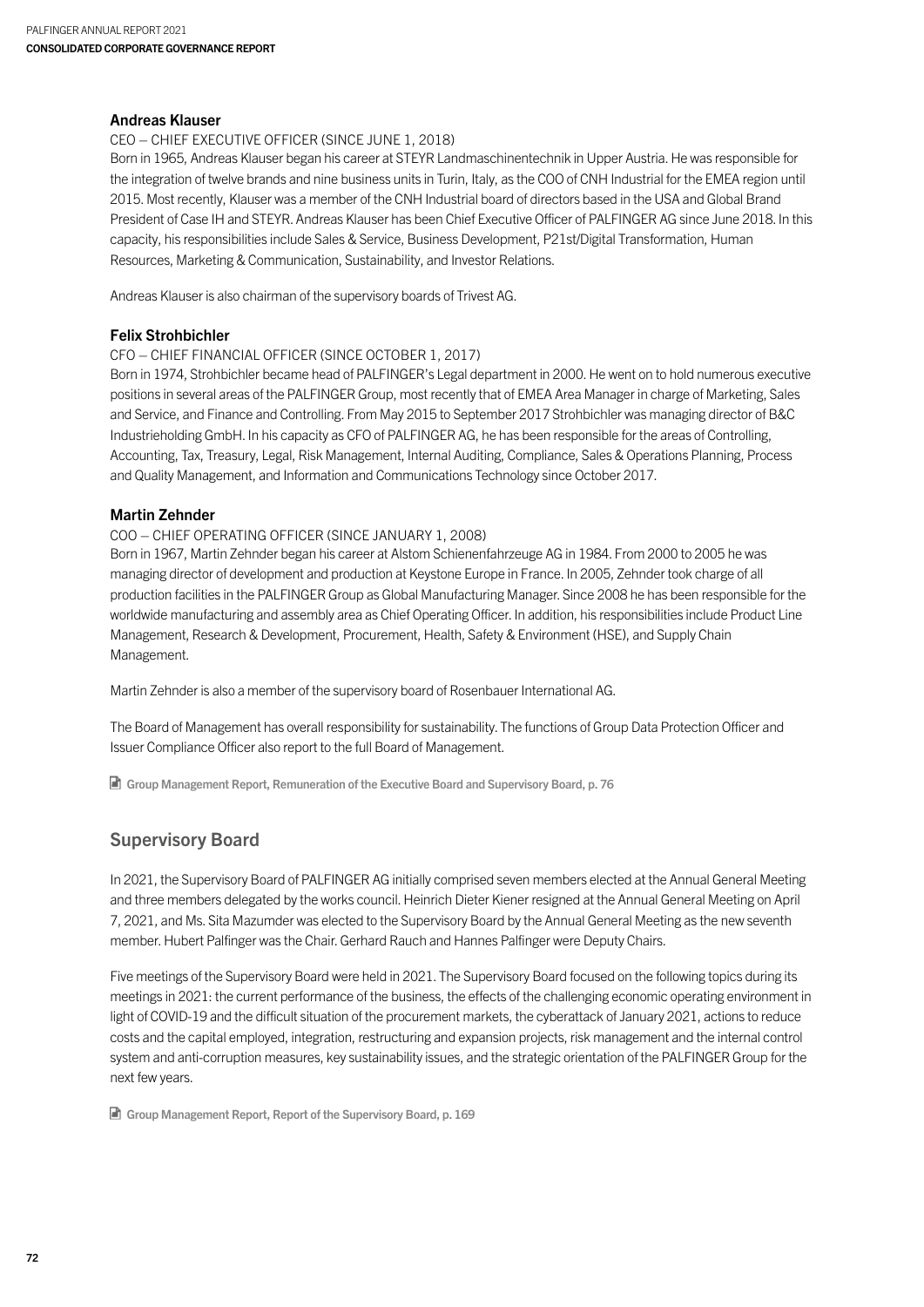| Name                                                 | Initial appointment | End of the term of office   | Diversity factors <sup>2)</sup>  |
|------------------------------------------------------|---------------------|-----------------------------|----------------------------------|
| <b>Hubert Palfinger</b>                              | 4/13/2005           | AGM 2025                    | male; born in 1969; AT           |
| (Chairman of the Supervisory Board since 12/10/2013) |                     |                             |                                  |
| <b>Gerhard Rauch</b>                                 | 3/9/2016            | AGM 2021                    | male; born in 1963; AT           |
| (First Deputy Chairman since 6/6/2016)               |                     |                             |                                  |
| <b>Hannes Palfinger</b>                              | 3/30/2011           | AGM 2021                    | male; born in 1973; AT           |
| (Second Deputy Chairman since 12/10/2013)            |                     |                             |                                  |
| <b>Hannes Bogner</b>                                 | 3/8/2017            | AGM 2022                    | male; born in 1959; AT           |
| Ellyn Shenglin Cai                                   | 3/7/2018            | AGM 2023                    | female; born in 1986; CN         |
| <b>Heinrich Dieter Kiener</b>                        | 3/30/2011           | April 7, 2021 <sup>3)</sup> | male; born in 1956; AT           |
| <b>Isabel Diaz Rohr</b>                              | 8/5/2020            | AGM 2025                    | female; born in 1967;<br>ESP/GER |
| Sita Mazumder                                        | 04/07/2021          | AGM 2026                    | female; born in 1970; CH         |
| Johannes Kücher <sup>1)</sup>                        | 2/6/2015            | 1)                          | male; born in 1963; AT           |
| Alois Weiss <sup>1)</sup>                            | 2/13/2006           | 1)                          | male; born in 1962; AT           |
| Erwin Asen $1$                                       | 12/20/2017          | 1)                          | male; born in 1971; AT           |
|                                                      |                     |                             |                                  |

1) Delegated by the works council. 2) Diversity factors include gender, age, and nationality. 3) Resigned at the end of the AGM 2021 on April 7, 2021

#### Hubert Palfinger

#### Chairman of the Supervisory Board

After 15 years in various companies of the PALFINGER Group, Hubert Palfinger took over the management of Industrieholding GmbH in 2004. He has been a member of the Supervisory Board of PALFINGER AG since 2005 and became Deputy Chairman in September 2008. In 2013, he was elected Chairman of the Supervisory Board. Hubert Palfinger is also managing director of IC International Consulting GmbH, HP Immobilien GmbH, and Industrieholding GmbH.

#### Gerhard Rauch

#### First Deputy Chairman

As a managing partner of the Walser Group, Gerhard Rauch has wide-ranging experience in truck body manufacturing and vehicle construction and has worked with the PALFINGER Group in this business area for decades. Mr. Rauch is managing partner of Walser GmbH and chairman of the board of Walser Schweiz AG (general agency Palfinger). He is also Chairman of the Board of Directors of Walser Zizers AG, Managing Partner of Kulhay Yachtwerft GmbH and managing partner of G.R. Property Ltd. Mr. Rauch is also Co-owner of Rauch Fruchtsäfte GmbH & Co OG. Furthermore, Mr. Rauch is the economic coowner of Rauch Private foundation and beneficial owner of E.R. private foundation. He has been a member of the supervisory board since 2016 PALFINGER AG and 1st Deputy Chairman.

#### Hannes Palfinger

#### Second Deputy Chairman

After studying business administration and pursuing a career as an athlete, Hannes Palfinger spent three years working for PricewaterhouseCoopers in Vienna as an assistant auditor. From 2007 to 2010, he held an executive position at Palfinger Systems GmbH. Hannes Palfinger is currently managing director of Clear Holding GmbH, HP Immobilien GmbH, Industrieholding GmbH, and Audiodata Lautsprecher GmbH. He has been a member of the Supervisory Board of PALFINGER AG since 2011 and Second Deputy Chairman since 2013.

#### Other positions held by members of the Supervisory Board

#### HANNES BOGNER

In addition to being a member of the Supervisory Board of PALFINGER AG, Hannes Bogner has a seat on the supervisory boards of Niederösterreichische Versicherung AG, Oberbank AG, BKS Bank AG, and the Bank für Tirol und Vorarlberg AG.

#### ELLYN SHENGLIN CAI

In addition to being a member of the Supervisory Board of PALFINGER AG, Ellyn Shenglin Cai is senior manager in the Financial & Taxation Management Department of SANY HEAVY INDUSTRIES Co., Ltd and a member of the supervisory board of Putzmeister Holding GmbH.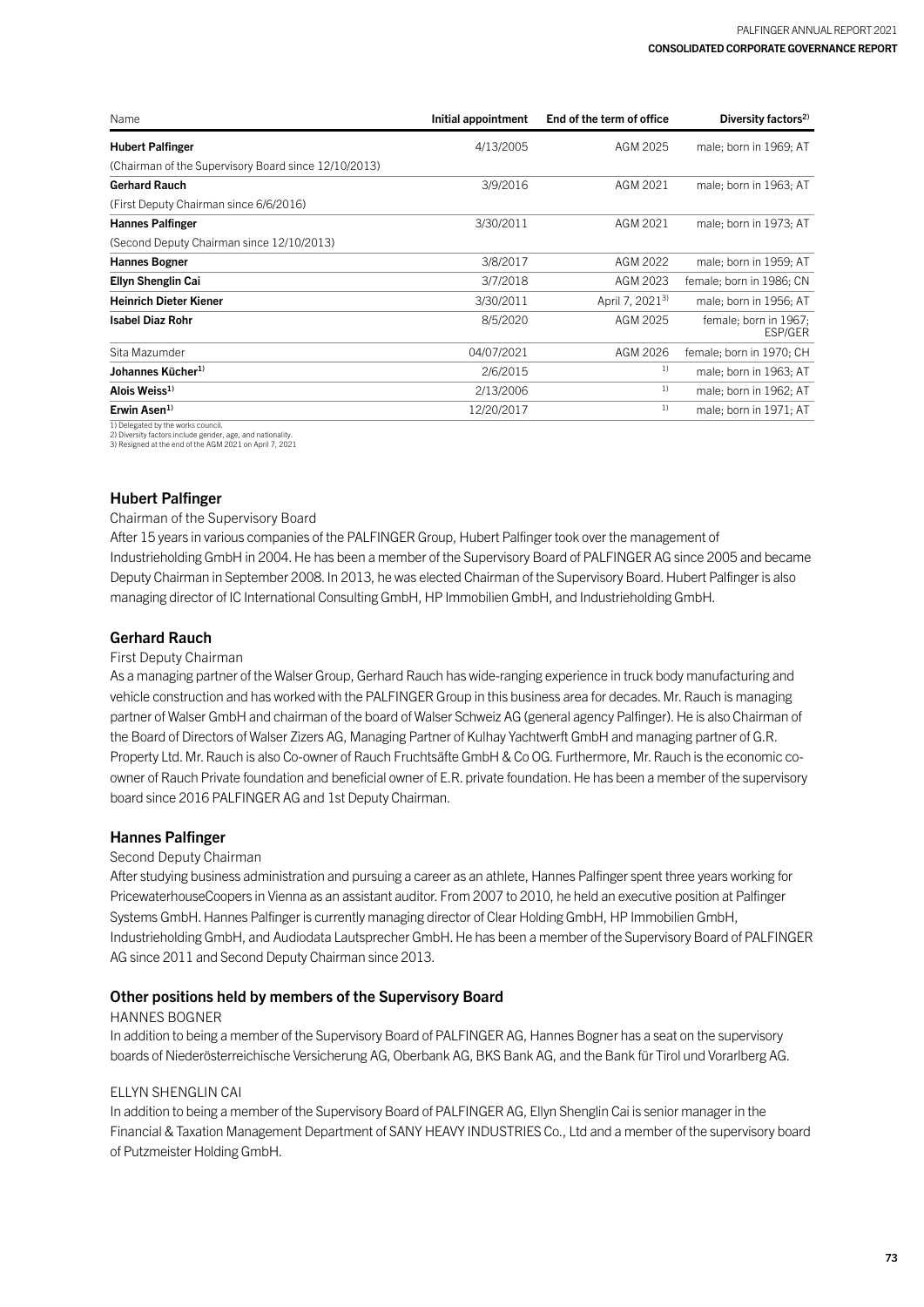#### HEINRICH DIETER KIENER

In addition to being a member of the Supervisory Board of PALFINGER AG, Heinrich Dieter Kiener is managing director of the Stiegl brewery in Salzburg and a member of the supervisory board of Schoellerbank AG. He is a member of the executive council of the Federation of Austrian Industries (Industriellenvereinigung) and its Salzburg branch. He is also a member of the steering committee of the Austrian Brewers' Association (Verband der Brauereien Österreichs). Kiener stepped down from the Supervisory Board at the end of the Annual General Meeting on April 7, 2021.

#### ISABEL DIAZ ROHR

In addition to her function as a member of the Supervisory Board of PALFINGER AG, Isabel Diaz Rohr has also been a member of the Shareholders' Committee of Voith Management GmbH since 1 October 2021 and a member of the Supervisory Board of Voith GmbH & Co. KGaA.

#### SITA MAZUMDER

Sita Mazumder was elected to the Supervisory Board of PALFINGER AG on 7 April 2021. In addition to her function as a member of the Supervisory Board of PALFINGER AG, Ms. Mazumder is a member of the Supervisory Board of Josef Manner & Comp AG (Vienna), where she chairs the Digitization Committee and a member of the Federal Electricity Commission ElCom (Berne), where she chairs the Market Surveillance Committee. Furthermore, Ms. Mazumder is a member of the Board of Directors and the Nomination and Compensation Committee of Clientis AG (Bern), a member of the Board of Directors of Hiltl AG (Zurich), and Chairwoman of the Board of aeB (Bern).

Apart from Hubert Palfinger and Hannes Palfinger, no Supervisory Board member owns stock or represents the interests of a holding of more than 10 percent in PALFINGER AG.

Pursuant to rule 58 of the Austrian Code of Corporate Governance it is hereby noted that Ms Cai was unable to attend five (of a total of five) Supervisory Board meetings in 2021 due to scheduling conflicts.

www.palfinger.ag/en/company/management Remuneration of the Executive Board and Supervisory Board, p. 76

### Supervisory Board committees

#### Audit Committee

The decision-making authority of the Audit Committee of PALFINGER AG complies with the provisions of the AktG. In 2021, the Audit Committee held three meetings dealing with the 2020 financial statements, the internal control system, risk management, IFRS/accounting topics, internal audits, and cooperation with the independent auditor.

The following were members of the Audit Committee in 2021: Hannes Bogner (Chairman, financial expert), Hubert Palfinger, Gerhard Rauch, Hannes Palfinger, and Johannes Kücher.

#### Nomination Committee

The Nomination Committee held two meetings in 2021. The following topics were discussed in particular: the cooperation and working methods of the Executive Board, the extension of Mr. Strohbichler's Executive Board mandate beyond December 31, 2022, and the preparation of proposals for filling a vacant Supervisory Board mandate in the course of the 2021 Annual General Meeting.

The following were members of the Nomination Committee in 2020: Hubert Palfinger (Chairman), Gerhard Rauch, and Hannes Palfinger.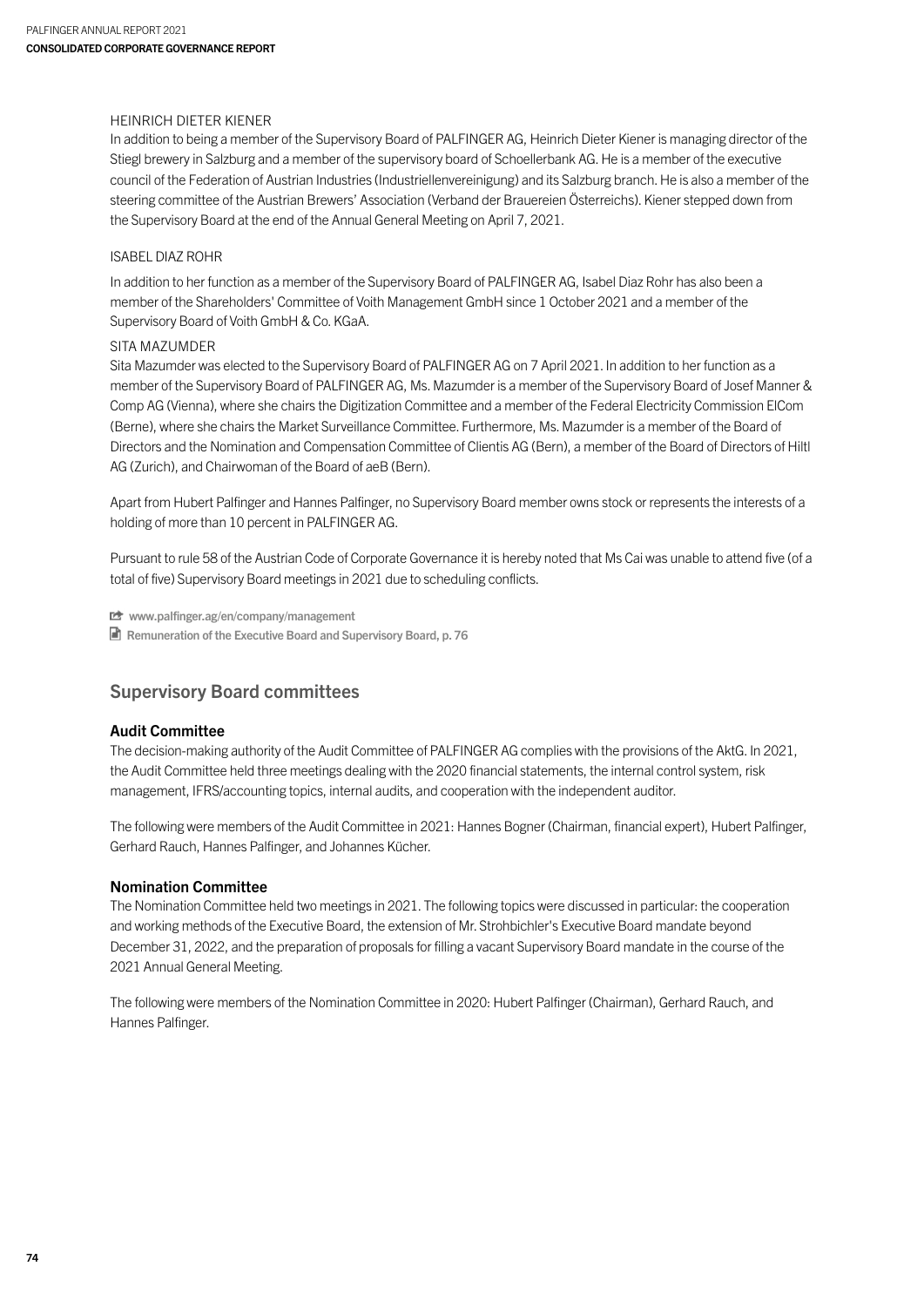### Remuneration Committee

At its two meetings in 2021, the Remuneration Committee dealt with the remuneration of Executive Board members and held feedback discussions with each member of that Board. Furthermore, the Remuneration Committee 2021 was involved in the preparation of the remuneration report for the Annual General Meeting 2021. The following were members of the Remuneration Committee in 2021: Hubert Palfinger (Chairman), Gerhard Rauch, and Hannes Palfinger.

Remuneration of the Executive Board and Supervisory Board, p. 76

### Project Committee

The Project Committee was constituted on June 07, 2021. It is entrusted with the in-depth examination of research and development projects and the preparation of related reporting and resolution items for the Supervisory Board. In its two meetings in 2021, the Project Committee dealt in particular with the organization of Product Line Management & Engineering and the current projects in both the product lines and the Centers of Excellence.

Members of the project committee in 2021 were: Hubert Palfinger (Chairman), Hannes Palfinger, Isabel Diaz-Rohr, Johannes Kücher.

### Digital Comittee

At the meeting of the Supervisory Board on April 7, 2021, a resolution was passed to set up a permanent Digital Committee. The Digital Committee was constituted on June 23, 2021. It focuses in detail on digital technologies and the preparation of items for reports and resolutions on this issue for the Supervisory Board. In its two meetings in 2021, the Digital Committee gained an overview of the ongoing digitalization initiatives in the individual functions, and a digitization cockpit was established for continuous monitoring of existing projects.

Members of the Digital Committee in 2021: Sita Mazumder (Chair), Isabel Diaz-Rohr, Hannes Palfinger, Johannes Kücher.

## Auditor

PwC Wirtschaftsprüfung GmbH, Vienna, was proposed by the Supervisory Board as the auditor of the 2021 financial statements and consolidated financial statements of PALFINGER AG and elected by the Annual General Meeting on April 7, 2021.

Auditor's reports, p. 162

# DIVERSITY PLAN

PALFINGER understands diversity to include not only primary dimensions such as origin, cultural background, gender, and generations, but also secondary dimensions such as a person's working style, values, knowledge, and skills. PALFINGER is convinced that diversity, as part of its corporate culture, benefits all stakeholders and employees.

On the basis of the diversity strategy as revised in 2017, PALFINGER defines specific targets and initiatives for increasing diversity within the Group by 2022. These include the use of English as the common group language, the internationalization and intercultural understanding of the employees, family-friendly working conditions, and the global transfer of knowledge by way of greater mobility.

In 2021, PALFINGER defined global "mobile working principles" and thus a new standard for mobile and more flexible working at PALFINGER. This flexibility as an integral part of day-to-day corporate practice allows rapid responses to achieve a better balance between professional, private, and family issues. At PALFINGER, mobile working is possible for up to ten days a month, provided it makes sense in the context of the task. The mobile working principles should be seen as a guide framework that has to be adapted according to the circumstances in a given country.

Two defined quantitative targets underpin this diversity plan: The share of representatives of other nationalities at corporate headquarters in Austria should increase considerably so that PALFINGER can benefit more from the numerous advantages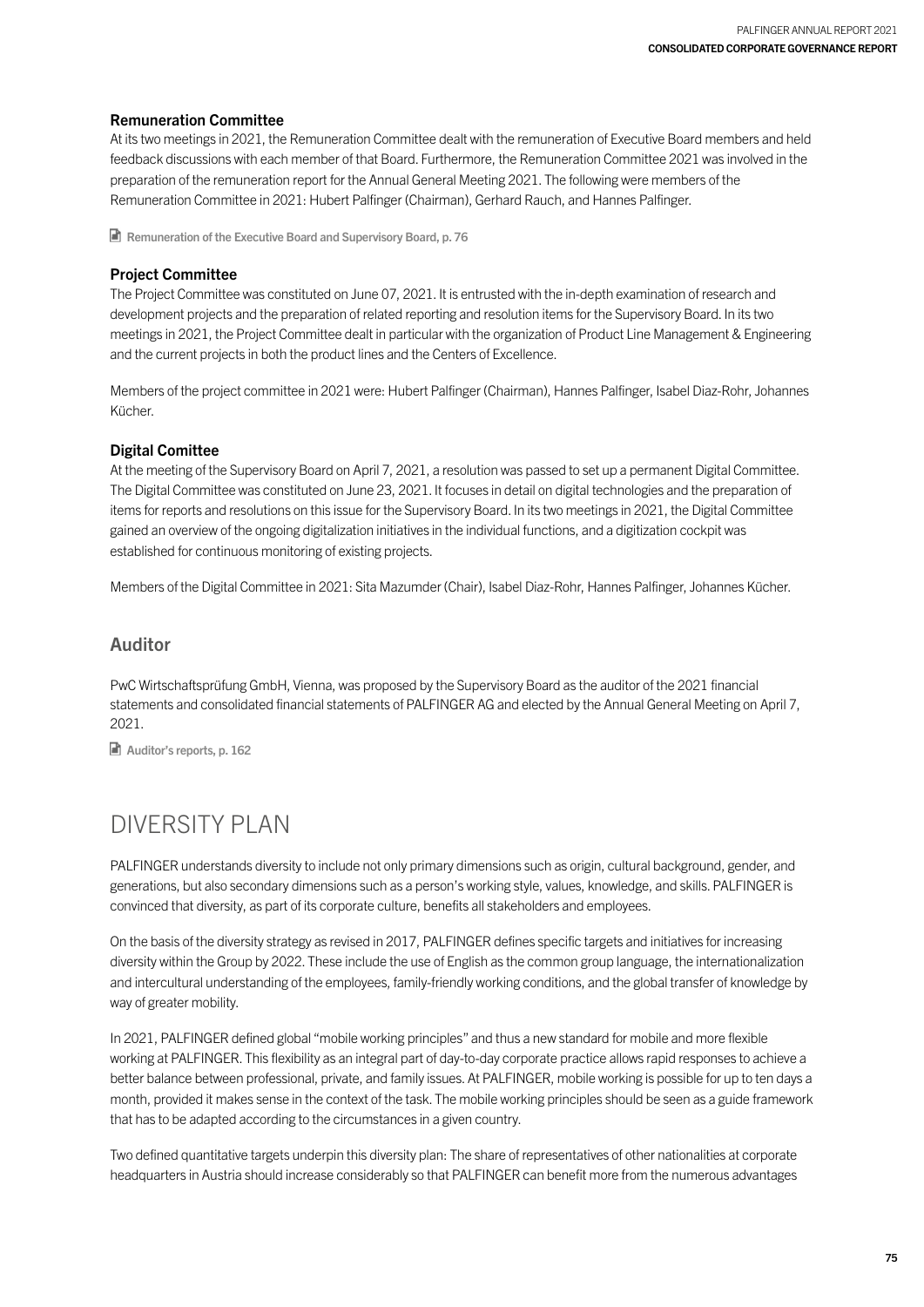provided by a diverse environment. PALFINGER intends to achieve a 20 percent share of international employees at its headquarters by 2022. However, PALFINGER's commitment to its Austrian roots remains undiminished.

In 2022, the previous diversity strategy within the Group will be redefined. The changes caused by COVID-19 and the higher number of employees working from home mean that new targets for increasing diversity are being prepared.

## Promotion of women on the Executive Board, Supervisory Board and in Management positions

There are currently no women on PALFINGER's Management Board. Three women are involved in the Supervisory Board and five top management positions in the Global Management Team were held by women in the 2021 fiscal year. In 2021, the share of women in the Group was 13.3 per cent, compared to a share of women in top management of 7.2 per cent. At the levels below, the share of female managers roughly corresponds to the gender ratio of the Group as a whole. PALFINGER specifically addresses female high potentials at job fairs, is involved in women's networks on a selective basis and supports, for example, the "Mini Girls Day" and "Neugierig ins Leben" (Curious about Life) organized by the province of Salzburg. PALFINGER is increasingly trying to recruit women for new and follow-up management positions.

 $GRI 405-1$ 

Group Management Report, Responsible Employer, p. 77; Detailed GRI and sustainability disclosures, Diversity, p. 214

# REMUNERATION OF THE EXECUTIVE BOARD AND SUPERVISORY BOARD

At the Annual General Meeting on August 5, 2020, a resolution was passed regarding the remuneration policy of Palfinger AG. Further, remuneration of the Supervisory Board in fiscal year 2020 and the ensuing years was revised. A further adjustment to Supervisory Board compensation was made at the Annual General Meeting on April 7, 2021. The compensation policy and the compensation report in accordance with § 78c and § 98a AktG will be available to all interested parties after the Annual General Meeting on the company website www.palfinger.ag).

www.palfinger.ag/en/investors/corporate-governance

# CORPORATE GOVERNANCE CODE

According to C-rule 62 of the Austrian Corporate Governance Code (ÖCGK), the company must regularly, but at least every three years, appoint an external institution to assess the company's compliance with the Code's C-rules. PALFINGER has appointed PWC Wirtschaftsprüfung GmbH to assess the 2021 Corporate Governance Report with the exception of rules 77 through 83. Compliance with rules 77 through 83, providing these are C-rules, was assessed by Schönherr Rechtsanwälte GmbH.

The assessment came to the conclusion that PALFINGER satisfies the requirements of the binding L-rules (legal requirements) and adheres to nearly all C-rules (comply or explain) of the Austrian Code of Corporate Governance as amended in January 2021.

#### Only the requirements for C-rules no. 39 and no. 53 (independence of the Supervisory Board and independence of the committee members) are not met.

For example, PALFINGER AG does not fully adhere to rule no. 53 because criteria for the independence of the Supervisory Board have not been defined. Instead, PALFINGER AG publishes personal and qualification profiles of the members of the Supervisory Board and discloses any circumstances that might limit their independence in the corporate governance report of this Integrated Annual Report 2020 and on the PALFINGER company website. Any shareholder, and the public, can use